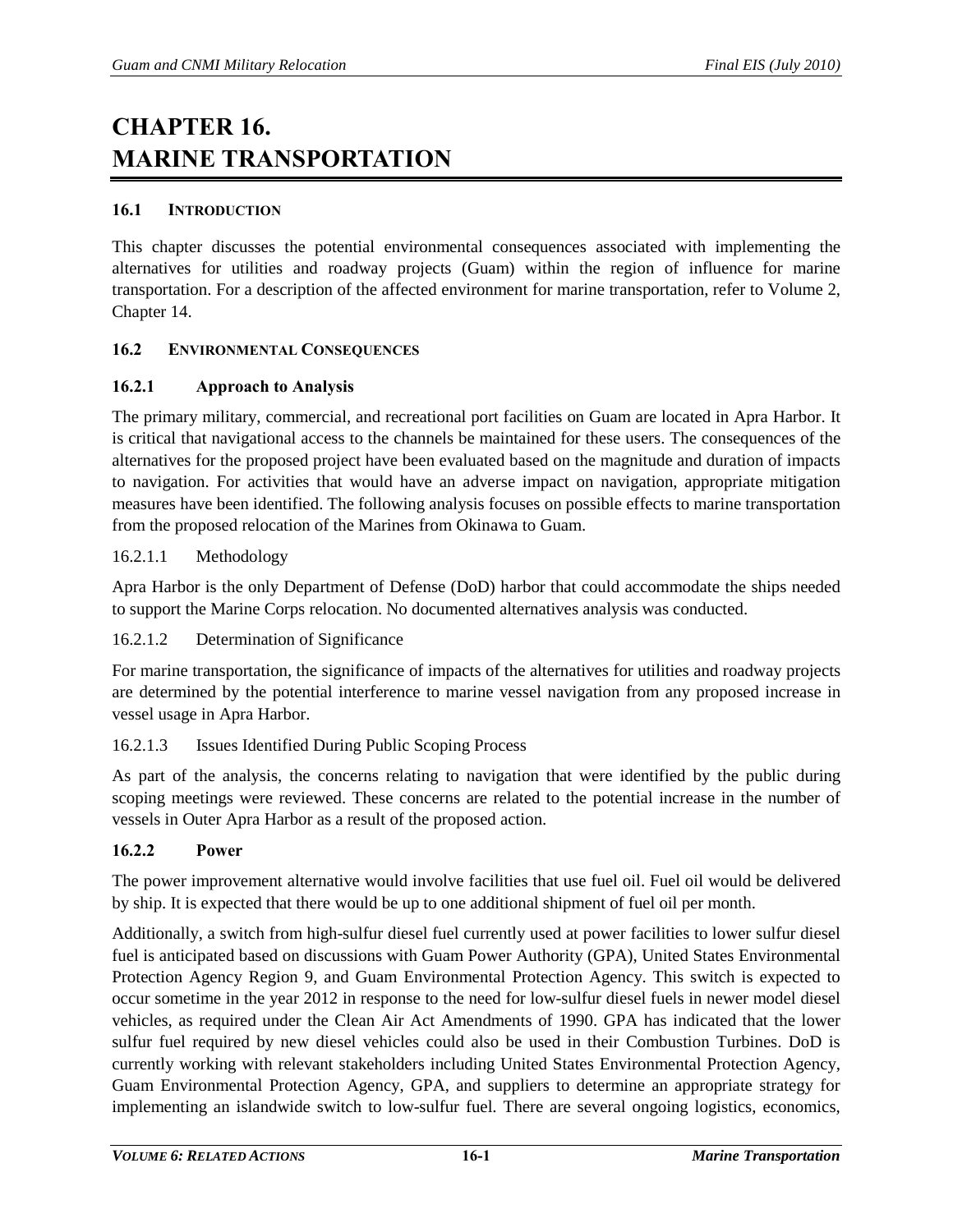contracts, and regulatory issues that must be resolved before an islandwide switch to ultra-low sulfur diesel fuel can be realized. It is anticipated that lower sulfur diesel fuel would be shipped in the future in the same manner as fuel oil is shipped today; therefore, there would be no change in vessel traffic or needed facilities based on this switch to lower sulfur diesel fuel.

The annual number of vessels visiting the Port of Guam has decreased by 1,902 vessels between 1995 and 2008. It is expected that the addition of up to 12 vessels per year transporting fuel for the power facilities above the average annual number of vessels would result in a less than significant impact on marine transportation in Apra Harbor. During construction, to recondition the five Combustion Turbines, a negligible increase in the use of the port would be expected. Thus, during construction, no impact on marine transportation in Apra Harbor would occur.

16.2.2.1 Summary of Impacts

<span id="page-1-0"></span>[Table 16.2-1](#page-1-0) summarizes the potential impact of the basic alternative.

|                                                                                | Basic             |  |
|--------------------------------------------------------------------------------|-------------------|--|
| <b>Potentially Impacted Resource</b>                                           | Alternative $1^*$ |  |
| Construction – Apra Harbor (direct and indirect same)                          |                   |  |
| Operations – Apra Harbor (direct and indirect same)                            | LSI               |  |
| <i>Legend:</i> LSI= Less than significant impact; $NI = No$ impact. *Preferred |                   |  |

|  |  | Table 16.2-1. Summary of Potential Impacts to Marine Transportation – Power |
|--|--|-----------------------------------------------------------------------------|
|  |  |                                                                             |

*Legend:* LSI= Less than significant impact; NI = No impact. \*Preferred Alternative.

Only 12 additional ships are estimated to be needed annually to provide extra fuel for power plant operations; therefore, the impact on marine transportation would be less than significant. During construction, a negligible increase in shipping would occur; thus, no impact would occur. With the 12 additional ships estimated to be needed annually to provide extra fuel for power plant operations, the impact on marine transportation would be less than significant.

## **16.2.3 Potable Water**

Neither construction nor operation of the potable water improvement alternatives would have an impact on Apra Harbor or marine transportation within the harbor. The indirect impacts of improvements to the Guam Waterworks Authority water system would also not have an impact on Apra Harbor or marine transportation within the harbor.

16.2.3.1 Summary of Impacts

<span id="page-1-1"></span>[Table 16.2-2](#page-1-1) summarizes the potential impacts of each alternative.

| лон неодиници у от голоници пирасы со манисти ганырогалооп |                                | T AMMANIA II               |
|------------------------------------------------------------|--------------------------------|----------------------------|
| <b>Potentially Impacted Resource</b>                       | <i>Basic Alternative</i> $1^*$ | <b>Basic Alternative 2</b> |
| Construction – Apra Harbor<br>(direct and indirect same)   | NI                             |                            |
| Operations – Apra Harbor<br>(direct and indirect same)     | NI                             |                            |

## **Table 16.2-2. Summary of Potential Impacts to Marine Transportation – Potable Water**

*Legend:* NI = No impact. \*Preferred Alternative.

## **16.2.4 Wastewater**

Construction of the wastewater improvement alternatives would have a very minor impact on Apra Harbor or marine transportation within the harbor. None of the operations of the wastewater improvement alternatives would have an impact on Apra Harbor or marine transportation within the harbor. Indirect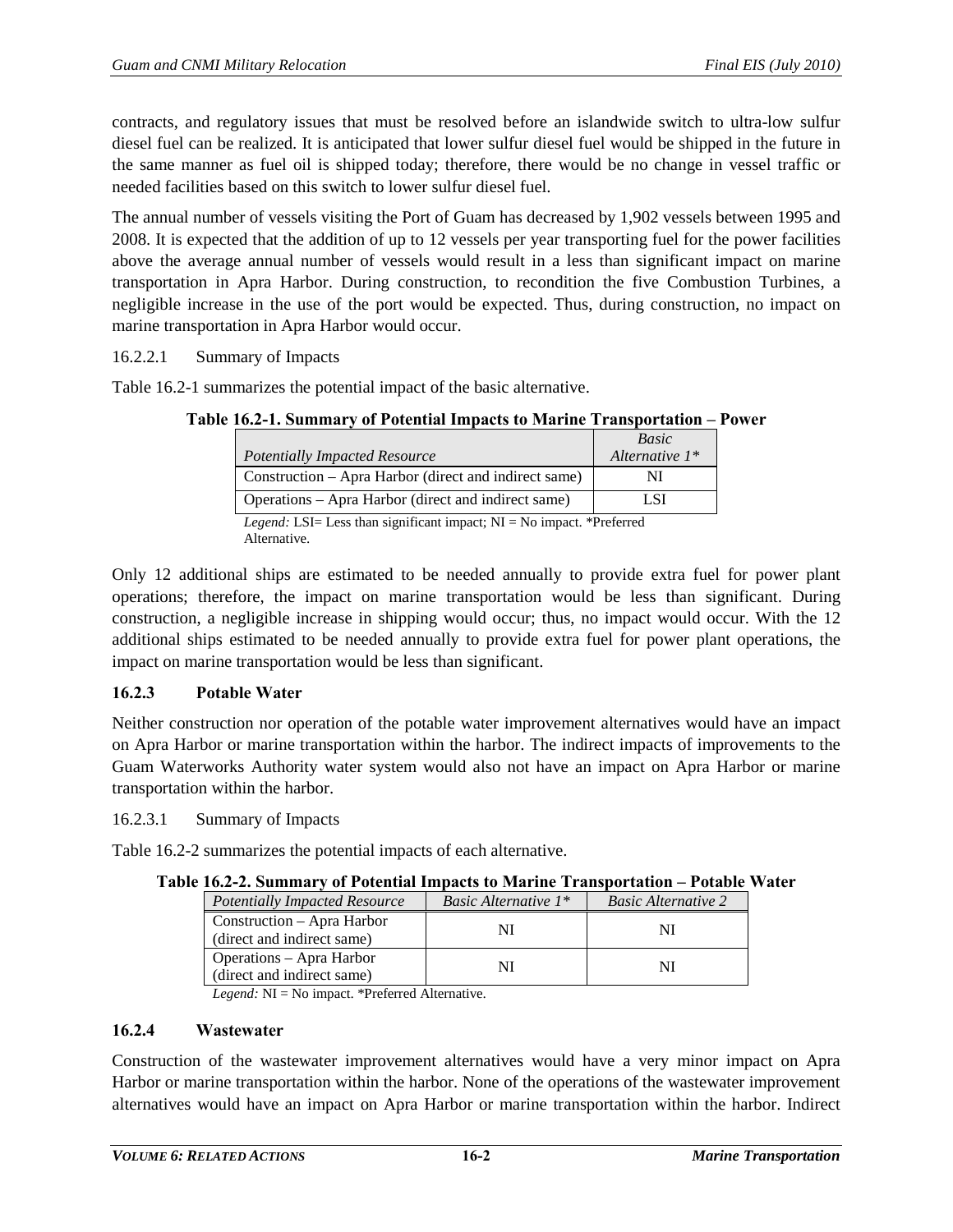impacts from the Guam Waterworks Authority wastewater systems would not have an impact on Apra Harbor or marine transportation within the harbor.

16.2.4.1 Summary of Impacts

<span id="page-2-0"></span>[Table 16.2-3](#page-2-0) summarizes the potential impacts of each basic alternative.

#### **Table 16.2-3. Summary of Potential Impacts to Marine Transportation – Wastewater**

|                                      | Basic Alternative 1a* and     |  |
|--------------------------------------|-------------------------------|--|
|                                      | <i>lb</i> (direct impact with |  |
|                                      | <i>indirect impact in</i>     |  |
| <b>Potentially Impacted Resource</b> | <i>parenthesis</i> )          |  |
| Construction – Apra Harbor           | LSI (NI)                      |  |
| Operations – Apra Harbor             |                               |  |

*Legend:* LSI= Less than significant impact; NI = No impact. \*Preferred Alternative.

#### **16.2.5 Solid Waste**

Solid waste improvement alternatives would not have an impact on Apra Harbor or marine transportation within the harbor. No new construction would occur; therefore, no construction impacts would occur.

#### **16.2.6 Summary of Impacts**

<span id="page-2-1"></span>[Table 16.2-4](#page-2-1) summarizes the potential impacts of the preferred basic alternative.

#### **Table 16.2-4. Summary of Potential Impacts to Marine Transportation – Solid Waste**

| <b>Potentially Impacted Resource</b>                     | <i>Basic Alternative</i> $1^*$ |
|----------------------------------------------------------|--------------------------------|
| Construction – Apra Harbor (direct<br>and indirect same) | NΑ                             |
| Operations – Apra Harbor (direct<br>and indirect same)   |                                |

*Legend:* NA = not applicable; NI = No impact. \*Preferred Alternative.